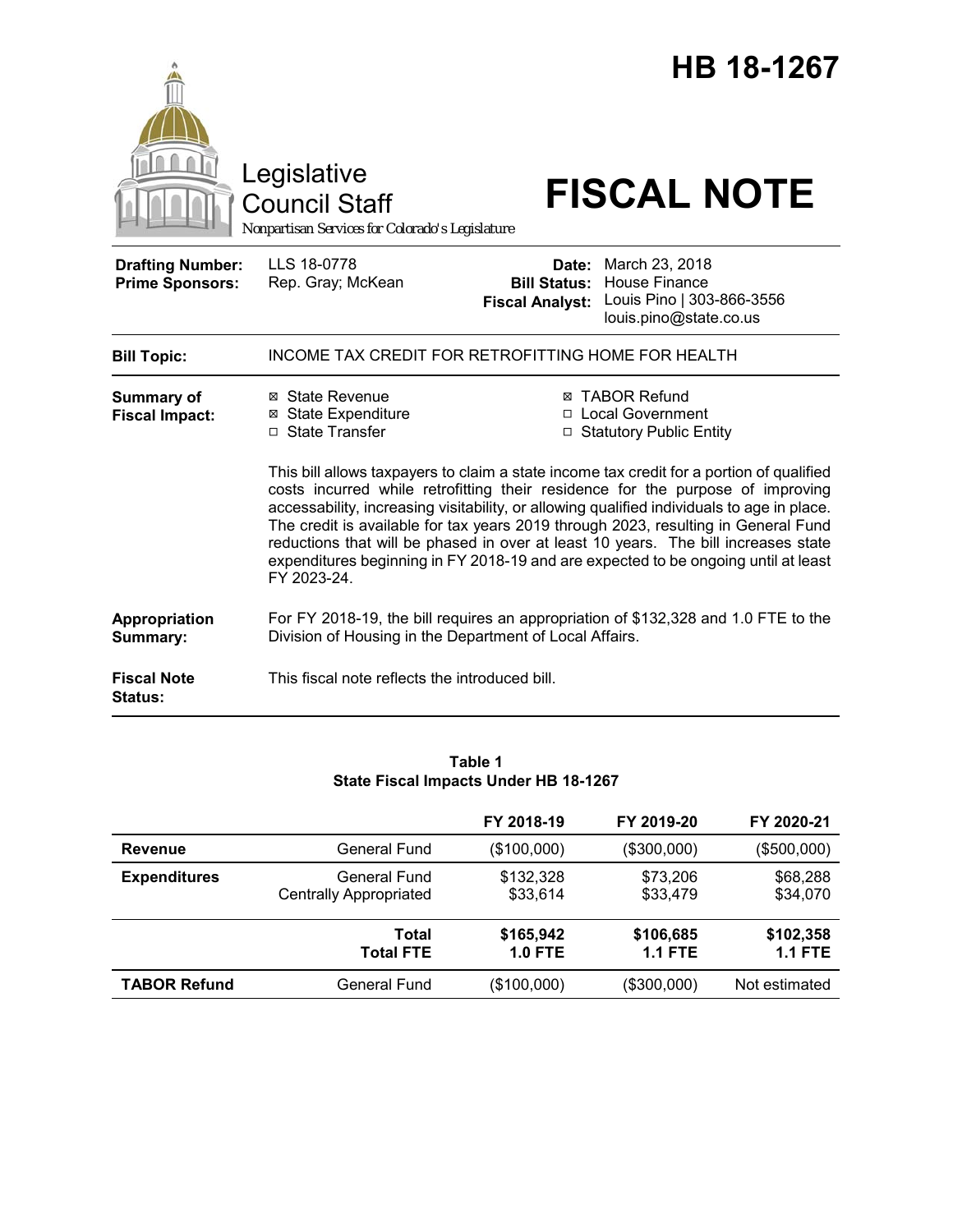#### **Summary of Legislation**

This bill allows taxpayers to claim a state income tax credit for a portion of qualified costs incurred while retrofitting their residence for the purpose of improving accessability, increasing visitability, or allowing qualified individuals to age in place. The bill defines a qualified individual as an individual with a family income at or below 400 percent of the federal poverty level, the individual's spouse, or a dependent of the individual.

The credit is available for tax years 2019 through 2023 and the amount is equal to the cost of the retrofit or \$5,000, whichever is less. The bill caps the total amount of credits that can be issued in each year to \$1 million. The credit certificates will issued in the order in which they are requested. The credit is neither refundable nor transferable but may be carried forward for a period not to exceed five years.

The Division of Housing (DOH) in the Department of Local Affairs will be responsible for certifying that the taxpayer meets the requirements for the income tax credit. The DOH will also issue tax credits and track and ensure that the total amount of credits issued does not exceed the \$1 million annual cap. Finally, the DOH will work with other stakeholders to establish any additional requirements for the income tax credit.

The income tax credit is repealed effective December 31, 2028.

#### **Background**

**Federal poverty level.** The federal poverty level (FPL) is a measure of income used to determine eligibility for certain federal and state programs and benefits (e.g. Medicaid). The income amounts vary based on the number of individuals in the household and are annually adjusted for inflation. Table 2 shows the 2018 guidelines for family income at or below 400 percent of the FPL, the threshold for eligibility for the credit under this bill.

| <b>Persons in Household</b> | 400 Percent of Federal<br><b>Poverty Guidelines (FPL)</b> |
|-----------------------------|-----------------------------------------------------------|
| 1                           | \$48,560                                                  |
| 2                           | \$65,840                                                  |
| 3                           | \$83,120                                                  |
| 4                           | \$100,400                                                 |
| 5                           | \$117,680                                                 |
| 6                           | \$134,960                                                 |
| 7                           | \$152,240                                                 |
| 8                           | \$169,520                                                 |

#### **Table 2 2018 Poverty Guidelines**

*Source: The Department of Health and Human Services*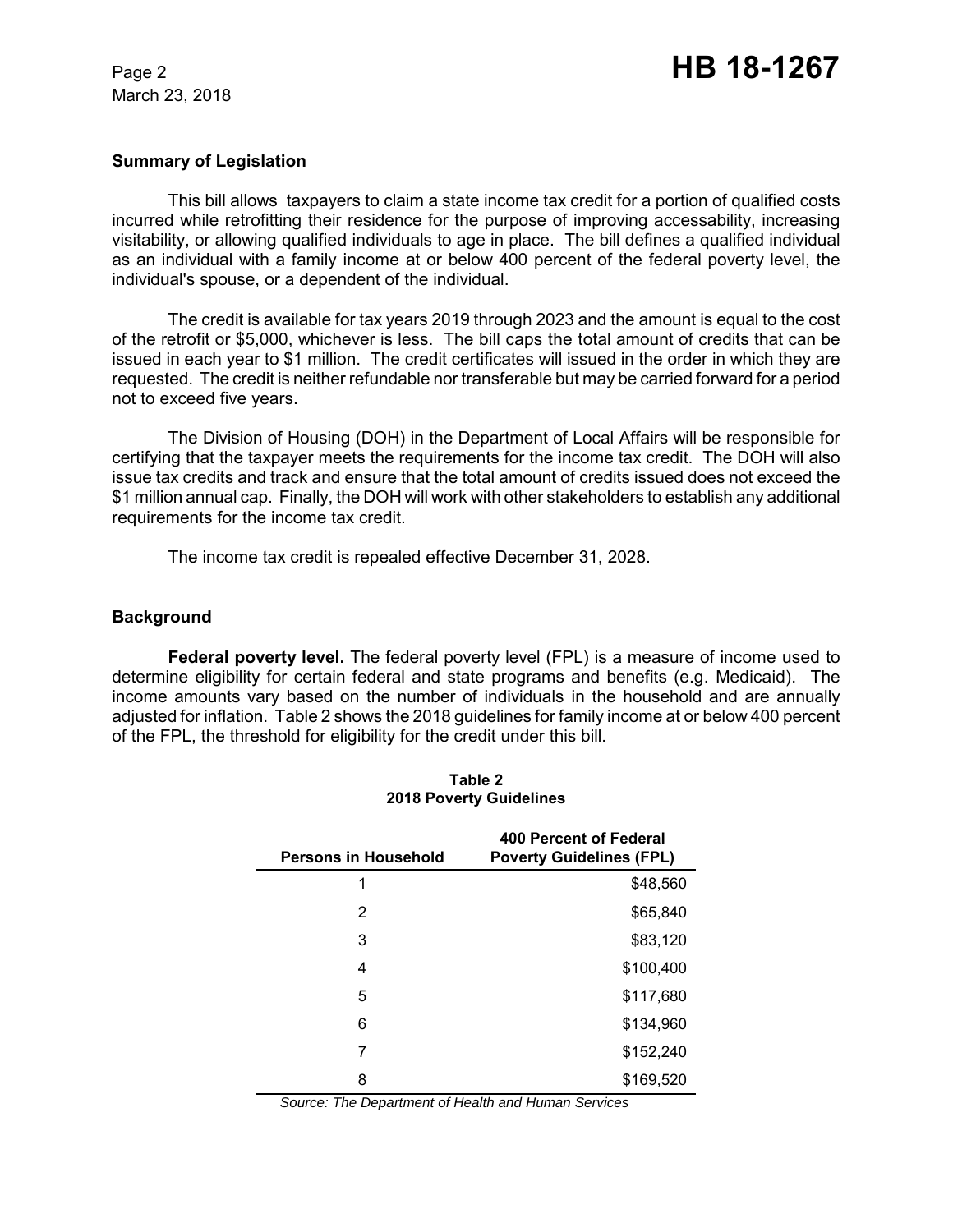**Other states***.* Virginia offers an income tax credit designed to improve accessability and visitability for residential units. Tax credits are available for up to \$5,000 for approved retrofitting costs. The total amount of credits that can be issued is capped at \$1 million per year. The credit is available for both individuals and contractors. From 2011 to 2016, an average of 260 individual applicants were issued income tax credits. The average amount of each tax credit was \$3,850 per year per taxpayer.

#### **State Revenue**

This bill will reduce General Fund revenue by \$100,000 in FY 2018-19 (half-year impact),\$300,000 in FY 2019-20, and \$500,000 in FY 2020-21.

**Assumptions.** This fiscal note assumes that the DOH will issue the full \$1 million in credits in each year the credit is available. However, the amount and timing of when credits are claimed are dependent on a number of factors, such as the economy and individual tax liabilities in any given year. Therefore, the revenue impacts of the tax credit will vary.

Table 3 shows state General Fund revenue reductions under the following assumptions:

- On average, the DOH will issue 260 income tax credits each year, with an average amount of \$3,846 per credit. These estimates are based on the experience of a similar tax credit in Virginia. By comparison, various remodeling sources show the average cost of installing a ramp or walk-in bathtub is \$3000 to \$5,000; and
- The issued income tax credit will be claimed over a five year period, approximately \$769 each year. Based on data from the Colorado Statistics of Income report, the average state income tax liability for taxpayers with a federal adjusted growth income between \$25,000 to \$50,000 was approximately \$800 in 2013, the latest year for which data are available.

|                        | <b>General Fund Revenue</b> |
|------------------------|-----------------------------|
| <b>Fiscal Year</b>     | Impact                      |
| FY 2018-19 (half-year) | (\$100,000)                 |
| FY 2019-20             | (\$300,000)                 |
| FY 2020-21             | (\$500,000)                 |
| FY 2021-22             | (\$700,000)                 |
| FY 2022-23             | (\$900,000)                 |
| FY 2023-24             | (\$900,000)                 |
| FY 2024-25             | (\$700,000)                 |
| FY 2025-26             | (\$500,000)                 |
| FY 2026-27             | (\$300,000)                 |
| FY 2027-28 (half-year) | (\$100,000)                 |
| Total                  | (\$5 million)               |

| Table 3                                            |  |
|----------------------------------------------------|--|
| General Fund Revenue Reduction Under of HB 18-1267 |  |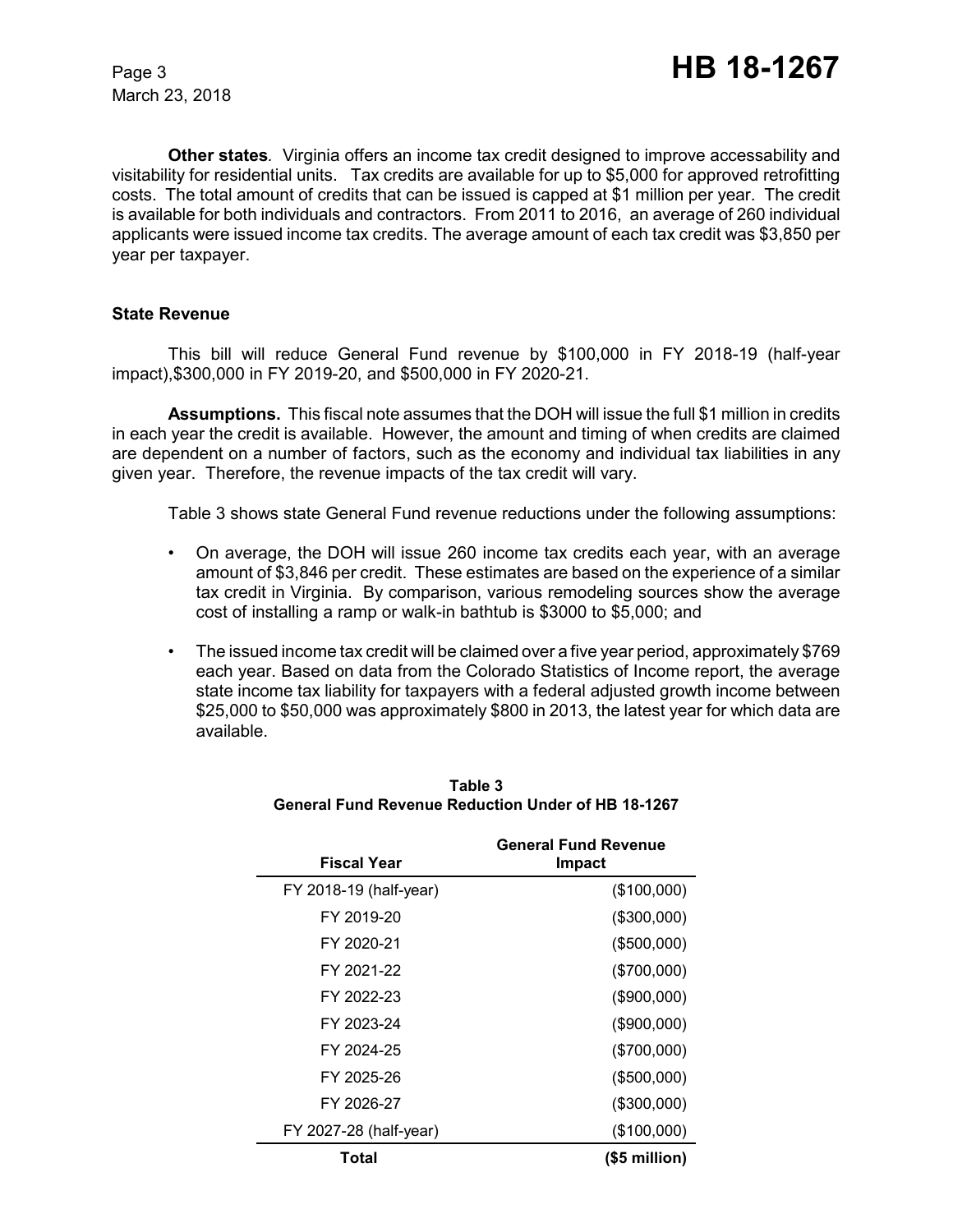To the degree that the full amount of tax credit is not utilized as early as assumed here, reductions in General Fund revenue will be pushed into future years. Conversely, if credits are claimed sooner, General Fund reductions will occur earlier than what is shown in Table 3.

#### **TABOR Refund**

This bill reduces state revenue from the General Fund, which will reduce the amount of money required to be refunded under TABOR for FY 2018-19 and FY 2019-20.

Since the bill reduces revenue to the General Fund and the refund obligation by equal amounts, there is no net impact on the amount of money available in the General Fund for the budget. However, the bill will reduce money for the General Fund budget in the future during years when the state does not collect revenue above the TABOR limit.

State revenue subject to TABOR is not estimated for years beyond FY 2019-20.

#### **State Expenditures**

This bill increases state expenditures by \$165,942 and 1.0 FTE in FY 2018-19 and \$106,685 and 1.1 FTE in FY 2019-20, with similar ongoing impacts through at least FY 2023-24. These costs include personal service and computer programing costs for the Department of Local Affairs and the Department of Revenue, as shown in Table 4.

**Department of Local Affairs, Division of Housing.** In FY 2018-19, the DOH will require \$165,942 and 1.0 FTE for a program assistant to review, issue and certify that the taxpayer meets the requirements for the income tax credit. These costs also include one-time computer programing expenses of \$65,508, which will be reappropriated to the Office of Information and Technology (OIT). The program assistant is expected to begin work with stakeholders on program design details and establish any additional requirements before the income tax credit becomes available in 2019. The DOH will require 1.0 FTE each year until FY 2023-24. Tax credit issuances under this bill cease on December 31, 2023.

**Department of Revenue**. In FY 2019-20, General Fund expenditures for the Department of Revenue will increase by \$13,360. These costs include one-time programing costs to add the new state income tax credit to the GenTax accounting system, which is programed by a contractor at a rate of \$250 per hour. These changes are expected to increase General Fund expenditures by \$1,250, representing 5 hours of programing. The programming is tested by the DOR to ensure the system is functioning properly. This testing will require one-time funding of \$3,838. Other operating costs in FY 2019-20 include expenditures to update the state's tax form optical recognition software and document management tasks provided by the Department of Personnel and Administration (DPA) and for the DOR to compile data for annual reports. These expenses will total \$2,634, of which \$1,356 are reappropriated to the DPA.

The DOR will require 0.1 FTE from FY 2019-20 until at least FY 2027-28 for taxpayer services to administer the tax credit. An estimated 280 taxpayers are expected to claim the credit each year it is available. Carryforward credits may extend administration costs beyond the year the income tax credit is available.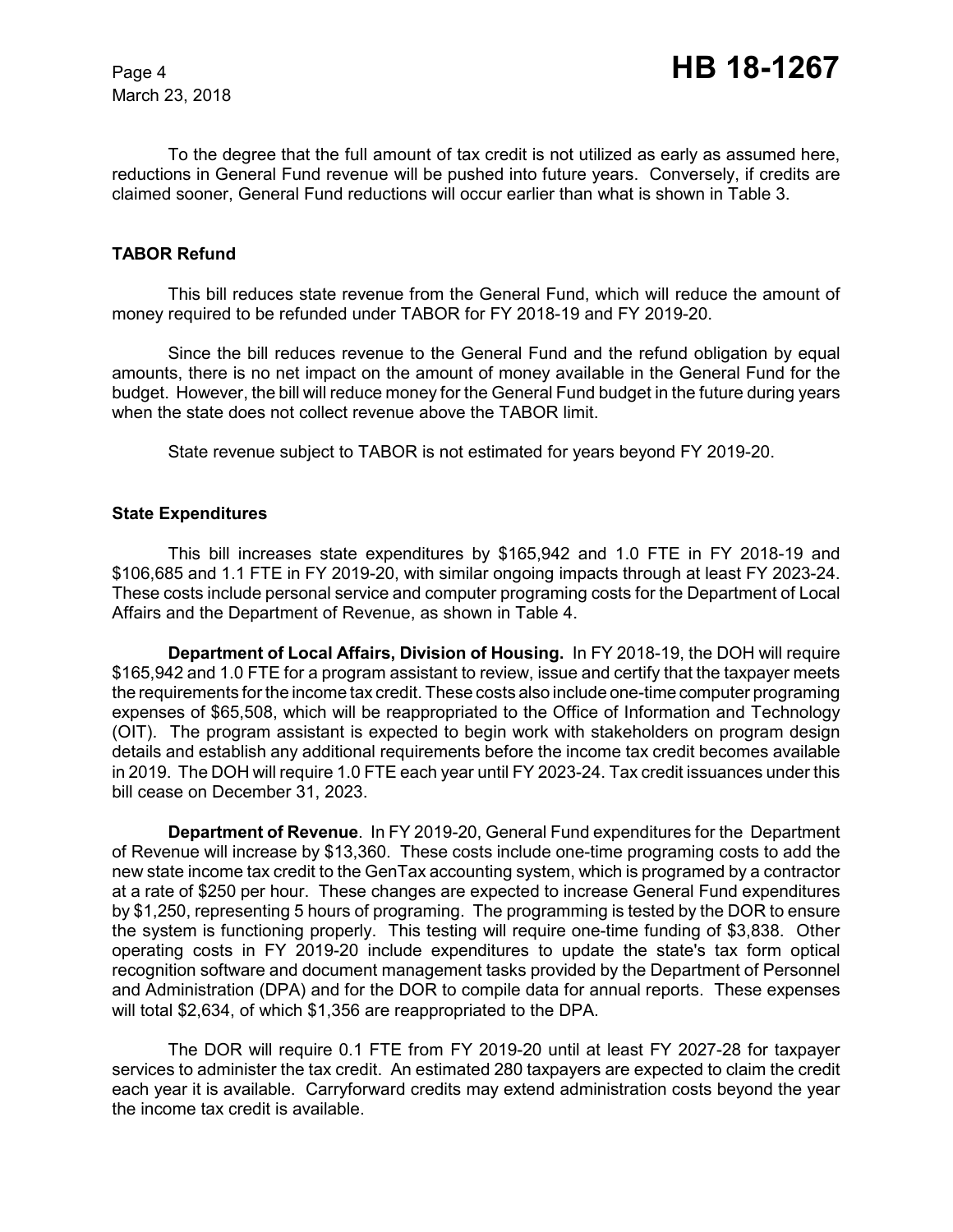#### **Table 4 Expenditures Under HB 18-1267**

| <b>Cost Components</b>                                     |                  | FY 2018-19     | FY 2019-20     |
|------------------------------------------------------------|------------------|----------------|----------------|
| Department of Local Affairs (Program Assistant)            |                  |                |                |
| <b>Personal Services</b>                                   |                  | \$56,496       | \$57,157       |
| <b>Operating Expenses and Capital Outlay Costs</b>         |                  | \$11,234       | \$3.887        |
| Computer Programming (Office of Information<br>Technology) |                  | \$65,508       |                |
| Centrally Appropriated Costs*                              |                  | \$33,614       | \$32,281       |
| FTE - Personal Services                                    |                  | $1.0$ FTE      | 1.0 FTE        |
| Dept (Subtotal)                                            |                  | \$165,942      | \$93,325       |
| <b>Department of Revenue</b>                               |                  |                |                |
| Personal Services (Tax Examiner)                           |                  |                | \$4,440        |
| <b>Computer System Changes</b>                             |                  |                | \$5,088        |
| <b>Other Operating Costs</b>                               |                  |                | \$2,634        |
| Centrally Appropriated Costs*                              |                  |                | \$1,198        |
| FTE - Personal Services                                    |                  |                | 0.1 FTE        |
| Dept (Subtotal)                                            |                  |                | \$13,360       |
|                                                            | <b>Total</b>     | \$165,942      | \$106,685      |
|                                                            | <b>Total FTE</b> | <b>1.0 FTE</b> | <b>1.1 FTE</b> |

 *\* Centrally appropriated costs are not included in the bill's appropriation.*

**Centrally appropriated costs.** Pursuant to a Joint Budget Committee policy, certain costs associated with this bill are addressed through the annual budget process and centrally appropriated in the Long Bill or supplemental appropriations bills, rather than in this bill. These costs, which include employee insurance and supplemental employee retirement payments, are estimated to be \$33,614 in FY 2018-19 and \$33,479 in FY 2019-20.

### **Effective Date**

The bill takes effect August 8, 2018, if the General Assembly adjourns on May 9, 2018, as scheduled, and no referendum petition is filed.

#### **State Appropriations**

For FY 2018-19, the bill requires a General Fund appropriation of \$132,328 and 1.0 FTE to the Division of Housing in the Department of Local Affairs, of which \$65,508 will be reappropriated to the Office of Information and Technology.